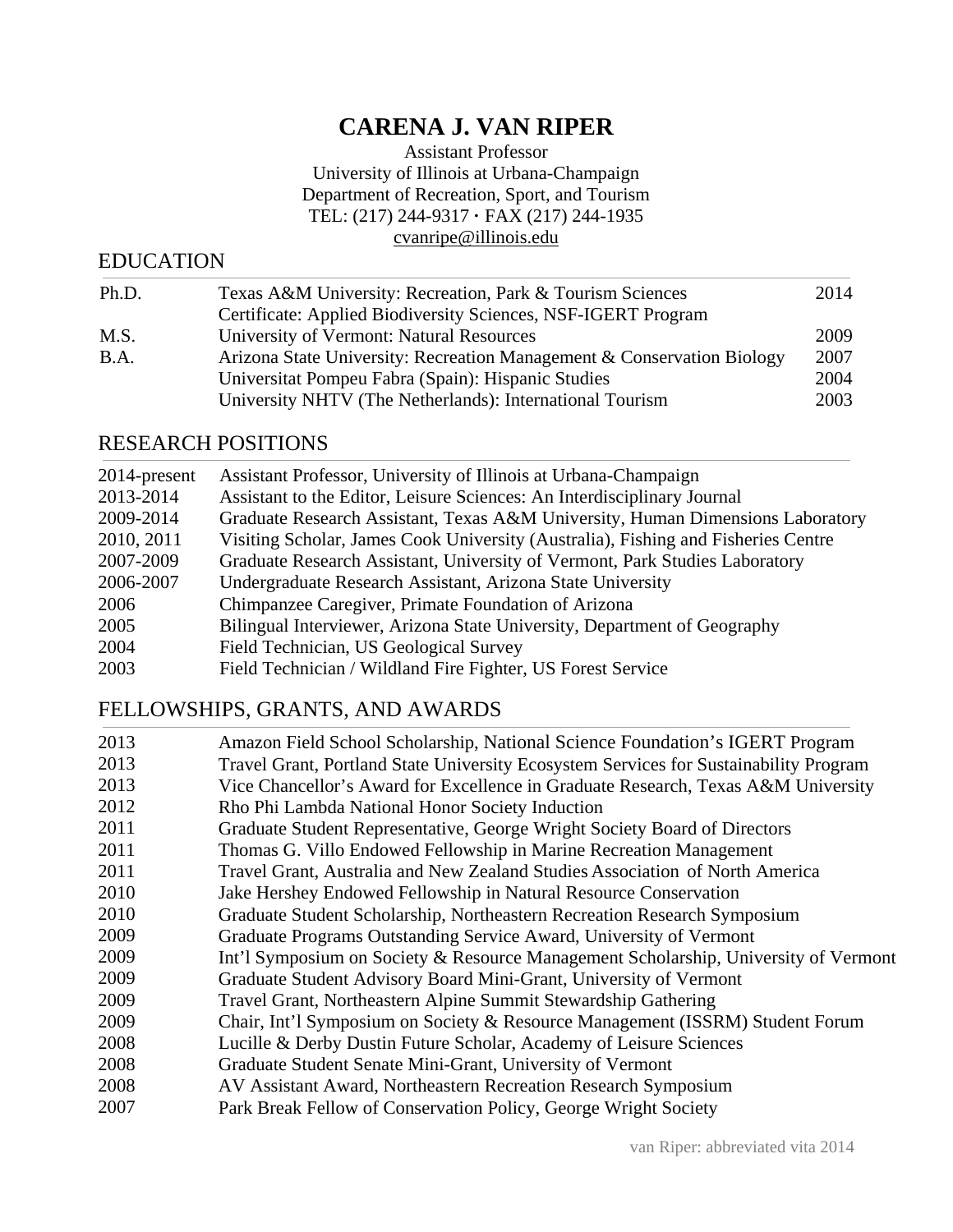# TEACHING EXPERIENCE

| <b>Instructor of Record</b>                                                        |
|------------------------------------------------------------------------------------|
| RST 502: Critical Issues in Recreation and Park Management, University of Illinois |
| RPTS 301: Leisure & Outdoor Recreation in American Culture, Texas A&M University   |
| RPTS 316: Recreation Management of Wildlands, Texas A&M University                 |
| <b>Internship Supervisor</b>                                                       |
| Summer 2012<br>RPTS 484: Senior Internship, Texas A&M University                   |
| PLB 402: Senior Internship, Arizona State University                               |
| <b>Teaching Assistant</b>                                                          |
| RPTS 316: Recreation Management of Wildlands                                       |
| RENR 400: South Pacific study abroad in Fiji and northeast Queensland, Australia   |
| RENR 400: South Pacific study abroad in northeast Queensland, Australia            |
| RPTS 615: Analytical Techniques in Recreation, Park and Tourism Sciences           |
| <b>Guest / Invited Lecturer</b>                                                    |
| HMI 301: Sociology of Sport (South Korea)                                          |
| RPTS 301: Leisure and Outdoor Recreation (TX)                                      |
| ALEC 624: Developing Funded Research Projects (TX)                                 |
| RPTS 316: Recreation Management of Wildlands (TX)                                  |
| RPTS 201: Foundations of Recreation and Park Management (TX)                       |
| RPTS 301: Leisure and Outdoor Recreation (TX)                                      |
| RPTS 201: Foundations of Recreation and Park Management (TX)                       |
| RPTS 615: Analytical Techniques in Recreation, Park & Tourism Sciences (TX)        |
| NR 385: Vermont Field Studies (VT)                                                 |
| NR 205: Integrating Science, Society & Policy (VT)                                 |
|                                                                                    |
| PLB 494: Service Learning Program (AZ)                                             |
| ENG 494: Service Learning Program (AZ)                                             |
|                                                                                    |

# PROFESSIONAL SERVICE

| 2011-2013       | Editor, Applied Biodiversity Sciences Perspectives Series, NSF-IGERT Program            |
|-----------------|-----------------------------------------------------------------------------------------|
| 2007-2013       | Int'l Assoc. for Society and Natural Resources Mentor Program with Dr. Deborah Chavez   |
| 2013            | Committee Member, Academic Program Review, Texas A&M University                         |
| 2010-11         | Member, Int'l Assoc. for Society & Natural Resources Student Affairs Committee          |
| 2010-11         | Student Ombudsperson, NSF-IGERT program, Texas A&M University                           |
| 2008-2010       | Co-Chair, Int'l Assoc. for Society & Natural Resources Student Affairs Committee        |
| 2008-2009       | Graduate Student Advisory Board Member, University of Vermont                           |
| 2007, 08, 09    | Conference Volunteer, Int'l Symposium on Society & Resource Management                  |
| 2009, 11        | Conference Volunteer, George Wright Society on Parks, Protected Areas & Cultural Sites  |
| 2007            | Conference Volunteer, Arizona Park and Recreation Association                           |
| $2010$ -present | Reviewer: Leisure Sciences, Journal of Environmental Management, Journal of Park and    |
|                 | Recreation Administration, Environmental Management, Applied Spatial Analysis & Policy, |
|                 | Natural Areas Journal, Journal of Outdoor Recreation & Tourism, Ecosystem Services      |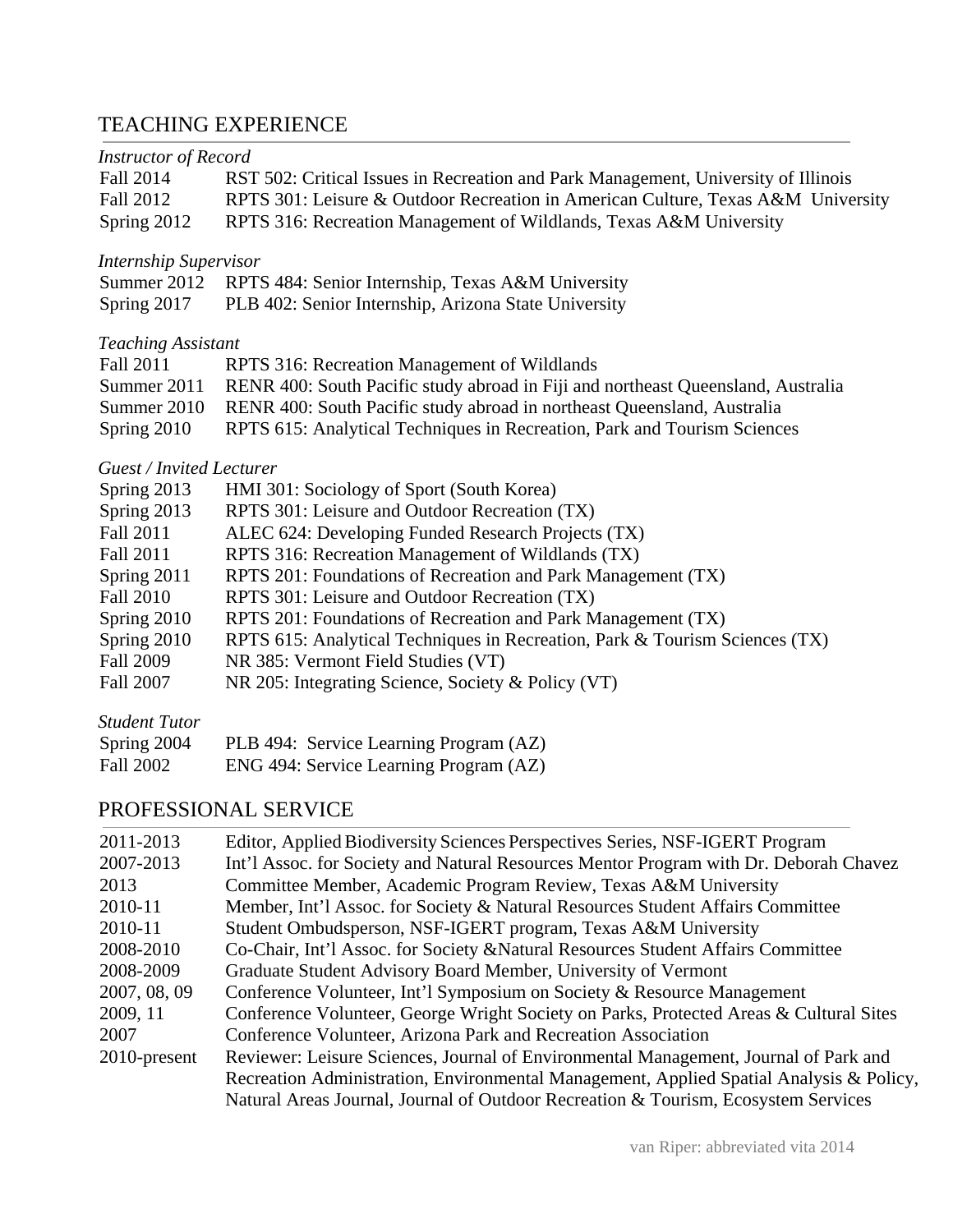### PUBLICATIONS

#### **Peer-reviewed articles**

- **van Riper C.J.,** Kyle, G.T., Sherrouse, B.C., Sutton, S.G., & Bagstad, K.J. (in review). Modeling the spatial dynamics of social values for ecosystem services and environmental conditions: A protected area case study. Target journal: *Conservation Biology.*
- Healy, N., **van Riper, C.J.,** & Boyd, S.W. (in review). "The visitor centre doth interpret too much, methinks" - Towards a new approach to interpretive tourism planning. Target journal: *Tourism Management.*
- Landon, A.C., **van Riper, C.J.,** Angeli, N.F., Fitzgerald, D.B., & Neam, K.D. (in review). Growing transdisciplinary roots in the Peruvian Amazon: Reflections of an experiential learning program. Target journal: *Journal of Transdisciplinary Environmental Studies.*
- **van Riper C.J.,** & Kyle, G.T. (2014). Capturing multiple values of ecosystem services shaped by environmental worldview: A spatial analysis. *Journal of Environmental Management, 145,* 374- 384.
- **van Riper C.J., & Kyle, G.T.** (2014). Understanding the internal processes of behavioral engagement: A latent variable path analysis of the value-belief-norm theory. *Journal of Environmental Psychology, 38,* 288-297.
- Yoon, J.I., Kyle, G.T., **van Riper, C.J.,** & Sutton, S.G. (2013). Testing the effects of constraints on climate change-friendly behavior among groups of Australian residents. *Coastal Management, 41*(6), 457-469.
- **van Riper, C.J.,** Lee, M.E., van Riper, C. III., & Kyle, G.T. (2013). Understanding how social networking influences perceived satisfaction with conference experiences. *Annals of Leisure Research, 16*(1), 103-114.
- **van Riper, C.J.,** Kyle, G.T., Sutton, S.G., Yoon, J.I., & Tobin, R.C. (2013). Australian residents' attitudes and pro-environmental behaviors toward climate change impacts on the Great Barrier Reef. *Journal of Environmental Planning and Management, 56*(4), 494-511.
- **van Riper, C.J.,** Kyle, G.T., Sutton, S.G., Barnes, M., & Sherrouse, B.C. (2012). Mapping social values for ecosystem services at Hinchinbrook Island National Park, Australia. *Applied Geography, 35,* 164-173.
- van Riper, C. III., Powell, B., Machlis, G., van Wagtendonk, J., **van Riper, C.J.**, von Ruschkowski, E., Schwarzbach, R., & Galipeau, R. (2012). Using integrated research and interdisciplinary science: Potential benefits and challenges to managers of parks and protected areas. *The George Wright Forum, 29*(2), 216-226.
- **van Riper, C.J.,** Kyle, G.T., & Yoon, J.I. (2011). A case study of place meanings among managers of Aransas National Wildlife Refuge Complex. *Illuminare, 9*(1), 16-28.
- Manning, R., Valliere, W., Anderson, L., Stanfield McCown, R., Pettengill, P., Reigner, N., Lawson, S., Newman, P., Budruk, M., Laven, D., Hallo, J., Park, L., Bacon, J., Abbe, D., **van Riper, C.,**  & Goonan, K. (2011). Defining, measuring, monitoring, and managing the sustainability of parks for outdoor recreation. *Journal of Park and Recreation Administration, 29*(3), 24-37.
- **van Riper, C.J.,** Manning, R.E., Monz, C. & Goonan, K.A. (2011). Tradeoffs among resource, social, and managerial conditions on mountain summits of the Northern Forest. *Leisure Sciences, 33*(3), 228-249.
- **van Riper, C.J.,** & Dela Cruz, M. (2010). Reaching conservation-oriented goals: Perspectives from the 2008 Park Break program at Delaware Water Gap National Recreation Area. *The George Wright Forum, 21*(1), 60-68.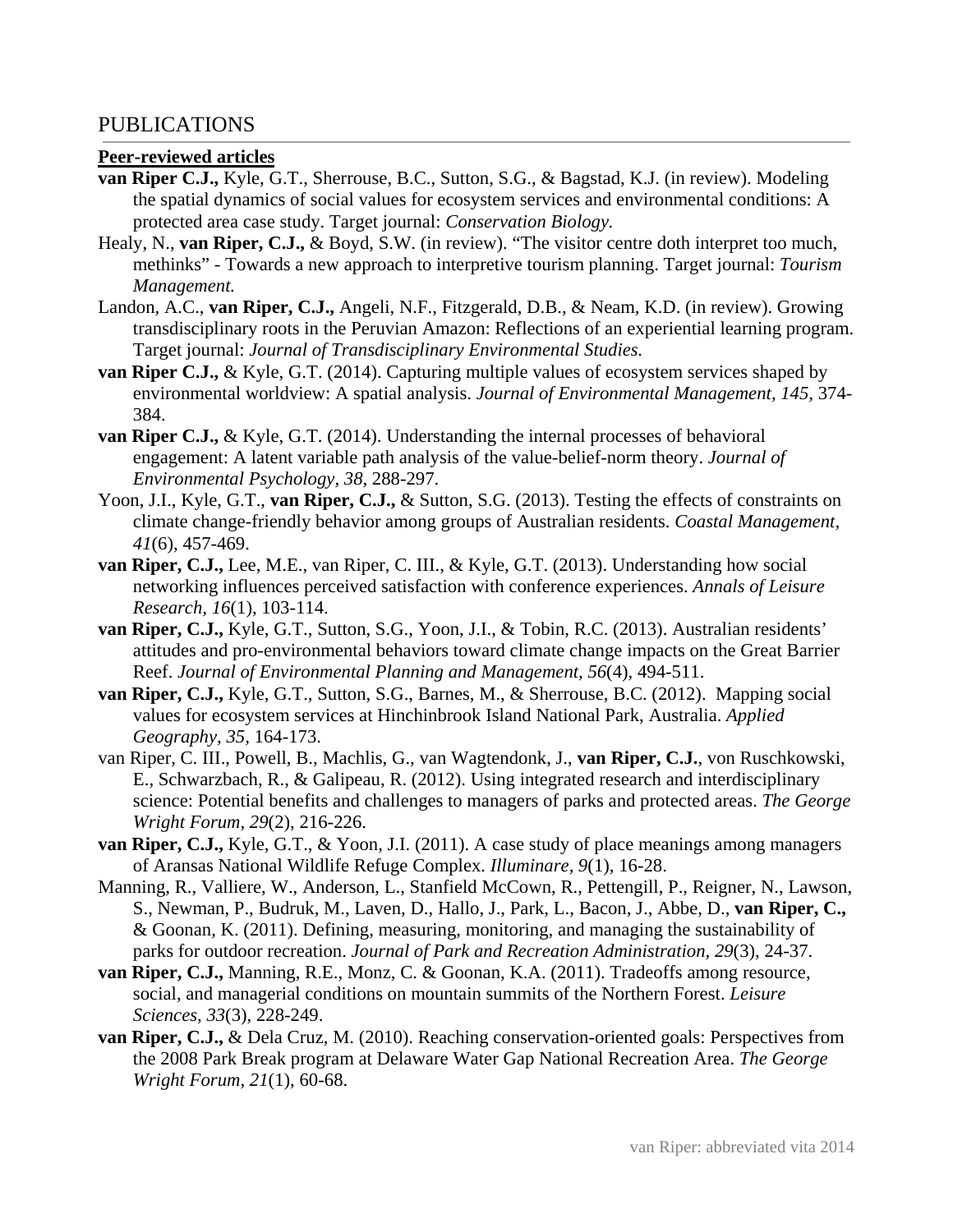- **van Riper, C.J.,** Manning, R.E., & Reigner, N. (2010). Perceived impacts of outdoor recreation on the summit of Cascade Mountain, New York. *Adirondack Journal of Environmental Studies, 16*(1), 8p.
- Bustam, T., Moorman, M., **van Riper, C.J.,** Stehn, S., & Stanfield McCown, R. (2009). Ocean currents, dune hollows and mountain peaks: Park Break as a pedagogical approach to collaborative experiential learning in the national parks. *The George Wright Forum, 26*(3), 14- 22.
- Budruk, M., White, D.D., Wodrich, J.A., & **van Riper, C.J.** (2008). Connecting visitors to people and place: Visitors' perceptions of authenticity at Canyon de Chelly National Monument, Arizona. *Journal of Heritage Tourism*, *3*(3), 185-202.
- **van Riper, C.J.,** & Healy, N. (2008). Perceptions of the International Symposium on Society and Resource Management Student Forum. *Society and Natural Resources, 21*(8), 1-8.
- White, D.D., Virden, R.J., & **van Riper, C.J.** (2008). Effect of place identity, place dependence, and experience-use-history on perceptions of recreation impacts in a natural setting. *Environmental Management, 42*(4), 647-657.
- Goonan, K.A., **van Riper, C.J.,** Manning, R., & Monz, C. (2007). Using science to manage Northern Forest tourism and recreation. (Research note.) *Adirondack Journal of Environmental Studies, 14*(2), 6.

### **Edited book and book chapters**

- van Riper, C. III., Villarreal, M.L., **van Riper, C.J.,** & Johnson, M.J. (Eds.) (2012). *The Colorado Plateau V: Research, environmental planning, and management for collaborative conservation.*  University of Arizona Press, 343 pp.
- Lee, M.E., **van Riper, C.J.,** van Riper, C. III., & Kyle, G.T. (2012). Reaching toward the integration of research into resource management activities: A 20-year evaluation of the Colorado Plateau Biennial Conferences. In: van Riper, C. III., Villarreal, M., van Riper, C.J., & Johnson, M.J. (Eds.), *The Colorado Plateau V: Research, Environmental Planning, and Management for Collaborative Conservation*. (pp. 299 – 315). University of Arizona Press.
- Villarreal, M. L., van Riper, C III., **van Riper, C.J.,** Johnson, M. J., & Selleck, S. S. (2012). Synthesis: Informing collaborative conservation and management of Colorado Plateau resources. In: van Riper, C. III., Villarreal, M.L., van Riper, C.J., & Johnson, M.J. (Eds.), *The Colorado Plateau V: Research, Environmental Planning, and Management for Collaborative Conservation*. (pp. 317-327). University of Arizona Press.
- van Riper, C III., Villarreal, M. L., **van Riper, C.J.,** & Johnson, M. J. (2012). Introduction and acknowledgements. In: van Riper, C. III., Villarreal, M.L., van Riper, C.J., & Johnson, M.J. (Eds.), *The Colorado Plateau V: Research, Environmental Planning, and Management for Collaborative Conservation*. (pp. xi – xiii). University of Arizona Press.

### **Theses**

- **van Riper, C.J.** (2014). Valuing the invaluable: A spatial analysis of ecosystem service values, outdoor recreation behavior and biophysical conditions on Channel Islands National Park. Texas A&M University Doctoral Dissertation.
- **van Riper, C.J.** (2009). Tradeoffs among resource, social, and managerial conditions on mountain summits of the Northern Forest. University of Vermont Master's Thesis.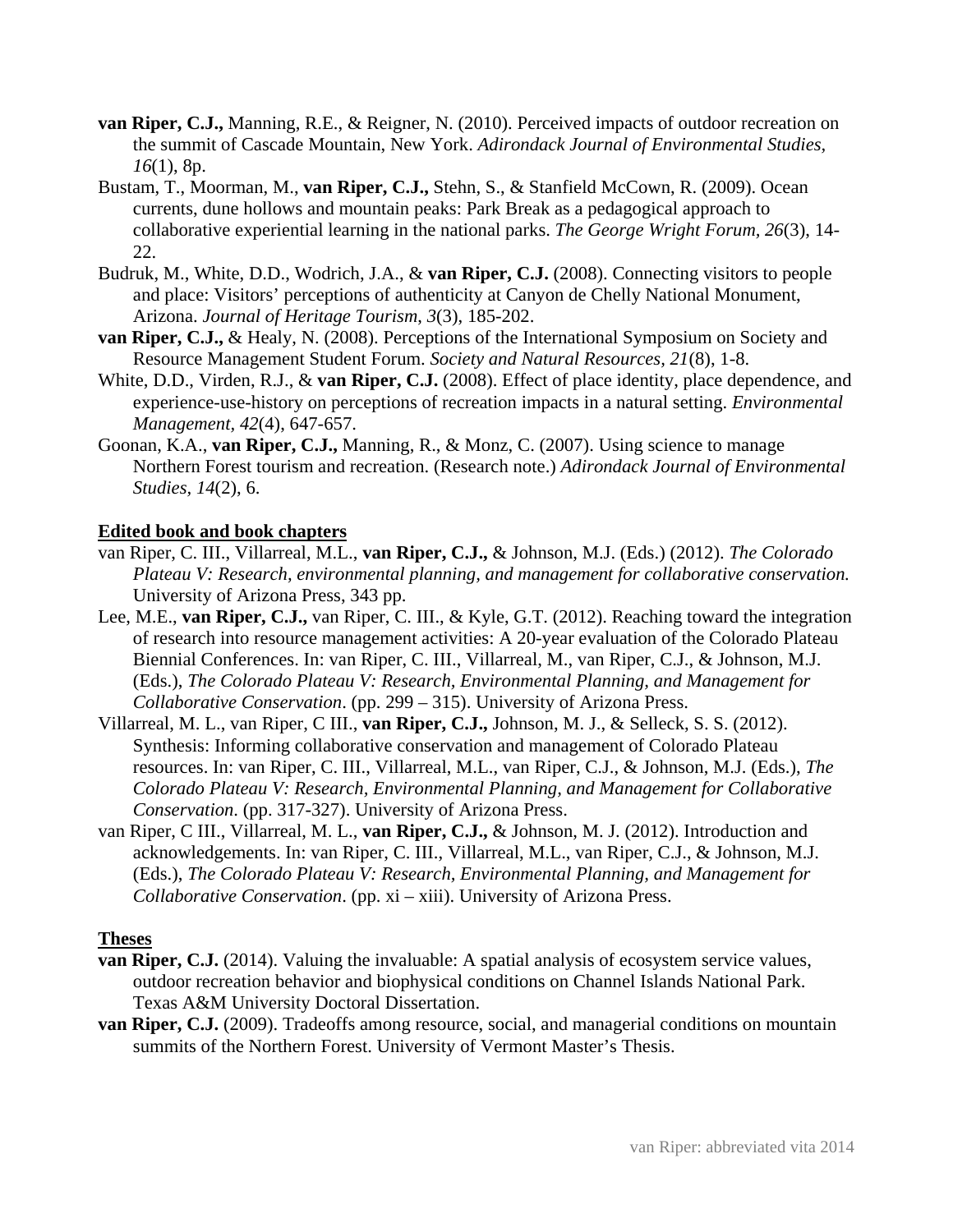### **Conference proceedings**

- Leong, K., **van Riper, C.J.,** McComas, K., Manning, R.E., & McCarter, J., Gramann, J. (2014). Using research into the human dimensions of natural resource management to enhance scienceinformed decisions. In S. Weber (Ed.), *Protected Areas in a Changing World: Proceedings of the 2013 George Wright Society Conference on Parks, Protected Areas, & Cultural Sites (pp.* 87-93). Hancock, MI: The George Wright Society.
- **van Riper, C.J.,** Kyle, G.T., Sutton, S., Tobin, R., & Stronza, A. (2011). Place meanings among resource and recreation managers of the Great Barrier Reef Marine Park, Australia. In S. Weber (Ed.), *Rethinking Protected Areas in a Changing World Proceedings of the 2011 George Wright Society Conference on Parks, Protected Areas, and Cultural Sites* (pp. 344-349). Hancock, MI: The George Wright Society.
- van Riper, C. III., Powell, B., van Wagtendonk, J., Machlis, G., Galipeau, R., **van Riper, C.J.,** & von Ruschkowski, E. (2011). Integrated science and interdisciplinary research for parks and protected areas. In S. Weber (Ed.), *Rethinking Protected Areas in a Changing World Proceedings of the 2011 George Wright Society Conference on Parks, Protected Areas, and Cultural Sites* (pp. 350-355). Hancock, MI: The George Wright Society.
- **van Riper, C.J.,** Kyle, G.T., Yoon, J.I., & Sutton, S.G. (2010). Australian community members' attitudes toward climate change impacts on the Great Barrier Reef. In C. E. Watts & C. L. Fisher (Eds.), *Proceedings of the 2010 Northeastern Recreation Research Symposium* (pp.239- 246). General Technical Report NRS-P-94. Newtown Square, PA: U.S. Department of Agriculture, USFS, Northern Research Station.
- Yoon, J.I., Kyle, G.T., **van Riper, C.J.,** & Sutton, S.G. (2010). Climate change and environmentally responsible behavior on the Great Barrier Reef, Australia. In C. E. Watts & C. L. Fisher (Eds.), *Proceedings of the 2010 Northeastern Recreation Research Symposium (pp.231-238). General* Technical Report NRS-P-94. Newtown Square, PA: U.S. Department of Agriculture, USFS, Northern Research Station.
- Goonan, K., Manning, R., **van Riper, C.J.,** & Monz, C. (2009). Managing recreation on mountain summits in the Northern Forest region of Maine, New Hampshire, New York, and Vermont. In C. E. Watts & C. L. Fisher (Eds.), *Proceedings of the 2009 Northeastern Recreation Research Symposium* (pp.1-8).General Technical Report NRS-P-66. Newtown Square, PA: U.S. Department of Agriculture, USFS, Northern Research Station.
- Stehn, S.E., **van Riper, C.J.,** Moorman, M., Sharp, R., & Pope, B. (2009). Preparing the next generation of protected area managers and researchers: A panel discussion on the 2008 Park Break program (session summary). In S. Weber (Ed.), *Rethinking Protected Areas in a Changing World: Proceedings of the 2009 George Wright Society Conference on Parks, Protected Areas, and Cultural Sites* (pp. 21-25). Hancock, MI: The George Wright Society.
- van Riper C. III, Paxton, K.L., **van Riper, C.J.,** van Riper, K.A., McGrath, L., & Fontaine J.J. (2007). The role of protected areas as bird stop-over habitat: Ecology and habitat utilization by migrating land birds within Colorado River riparian forests of southwestern North America. In S. Weber & Harmon, D. (Eds.), *Rethinking Protected Areas in a Changing World: Proceedings of the 2007 George Wright Society Conference on Parks, Public Lands, and Cultural Sites* (pp. 312-320). Hancock, MI: The George Wright Society.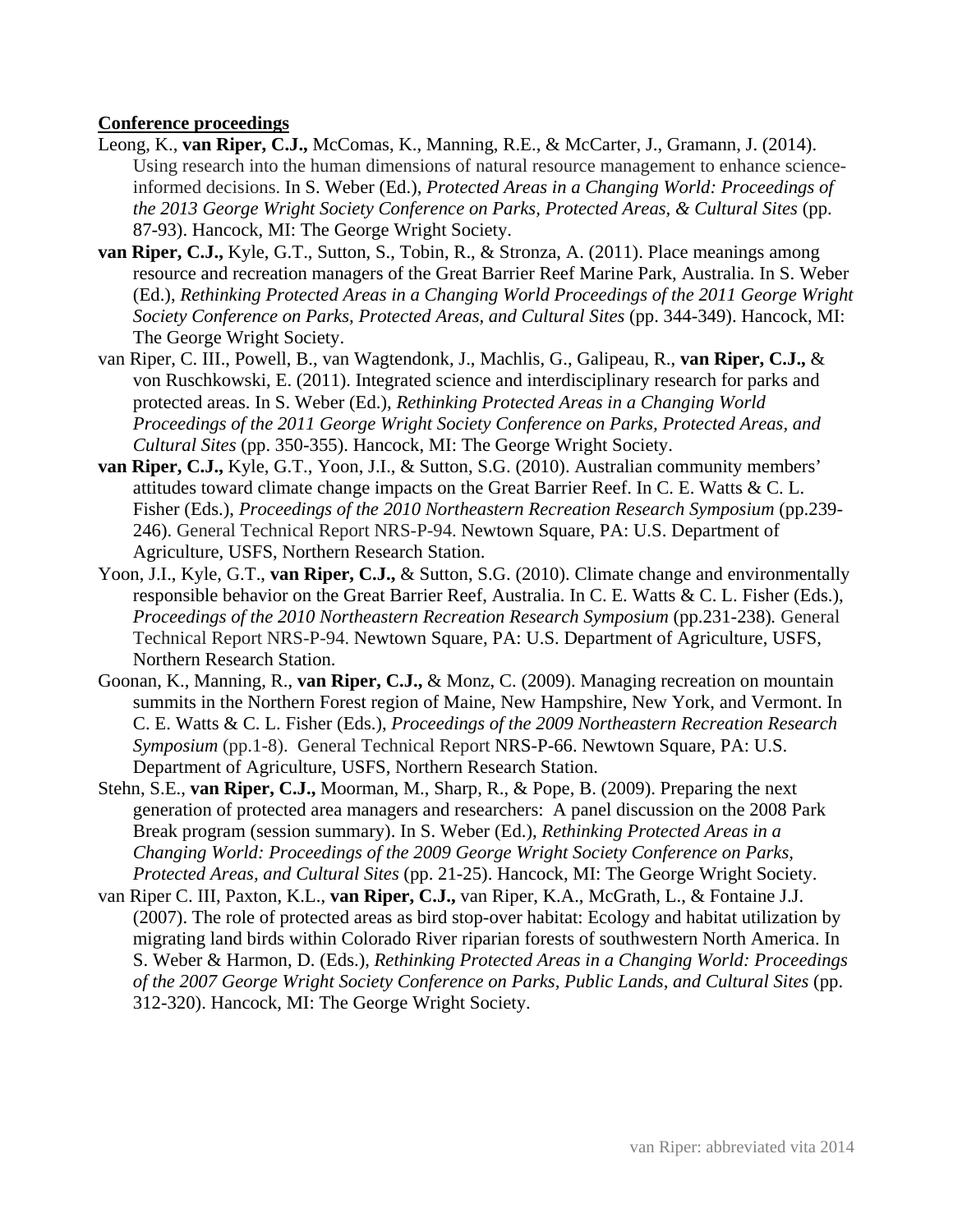**van Riper, C.J.,** & White, D.D. (2007). Bridging the gap: Managers' perceptions of visitor experiences at Canyon de Chelly National Monument, Arizona. In S. Weber & D. Harmon, D. (Eds.), *Rethinking Protected Areas in a Changing World: Proceedings of the 2007 George Wright Society Conference on Parks, Public Lands, and Cultural Sites* (pp. 293-299). Hancock, MI: The George Wright Society.

### **Technical reports and popular articles**

- **van Riper, C.J.,** & Kyle, G.T. (2014). Understanding the spatial dynamics of social values for ecosystem services and environmental behavior among outdoor recreationists*.* (Prepared for the National Park Service.) College Station, TX: Texas AgriLife Research.
- Ding, C., Schuett, M.A., Kyle, G.T., van Riper, C., Park, J., & Dudensing, R. (2014). 2013 Texas artificial reef use by anglers and boaters. (Prepared for the Artificial Reef Program, Texas Parks and Wildlife Department.) College Station, TX: Texas AgriLife Research.
- Landon, A.C., **van Riper, C.J.,** Kyle, G.T., & van Riper, C III. (2014). Effective biodiversity conservation: Incorporating the human element. – Comment on "Protected Areas and effective biodiversity conservation" *Science, 342*(6160), 805.
- Daut, E., Dennis, K., Gómez-Ruiz, E. P., Hurst, Z., Roach, K. A., Santos, A. N., Toledo, D., Treglia, M. L., **van Riper, C. J.,** & Wood, M. A. (2013). Reaching toward outward accountability of environmental non-governmental organizations. *Applied Biodiversity Sciences Perspective Series, 3*(2), 1-15.
- Kyle, G.T., Yoon, J.I., **van Riper, C.J.,** & Jun, J. (2013). *Creating stewardship through discovery: Visitor participation in the Biscayne Bay National Park / National Geographic BioBlitzes.* (Prepared for the National Park Service.) Fort Collins, Colorado.
- Kyle, G.T., Yoon, J.I., **van Riper, C.J.,** & Jun, J. (2013). *Creating stewardship through discovery: Visitor participation in the Rocky Mountain National Park / National Geographic BioBlitzes.* (Prepared for the National Park Service.) Fort Collins, Colorado.
- Kyle, G.T., Yoon, J.I., **van Riper, C.J.,** & Jun, J. (2013). *Creating stewardship through discovery: Visitor participation in the Saguaro National Park / National Geographic BioBlitzes.* (Prepared for the National Park Service.) Fort Collins, Colorado.
- **van Riper, C.J.,** Kyle, G.T., Sutton, S.G., Yoon, J.I., & Tobin, R.C. (2012). *Outdoor recreational*  experiences at Hinchinbrook Island National Park, Australia. (Prepared for Queensland Parks & Wildlife Service.) College Station, TX: Texas AgriLife Research.
- Arnott, R., Carr, L., Mohon, M., Santos, A., Toledo, F., Trimble, S., **van Riper, C.J.,** Ziegler, J., & Heyman, W. (2012). *Ecosystem-based fisheries management of commercially important species: Designing a network of Refugios in Baja California Sur, Mexico.* (Prepared for Sociedad de Historia Natural Niparajá.) Texas A&M University, Department of Geography.
- Dennis, K., **van Riper, C.J.,** & Wood, M.A.† (2011). Payments for ecosystem services as a potential conservation tool to mitigate deforestation in the Brazilian Amazon. *Applied Biodiversity Sciences Perspective Series, 1*(3), 1-15. †alphabetical ordering
- **van Riper, C.J.,** Kyle, G.T., Sutton, S.G., & Tobin, R.C. (2011). *A case study of managers' place meanings and environmental governance of the Great Barrier Reef Marine Park, Australia.* (Prepared for federal and state managers of the Great Barrier Reef Marine Park.) College Station, TX: Texas AgriLife Research.
- Kyle, G.T., Shafer, C.S., Blumberg, F., **van Riper, C.J.,** Yoon, J.I., Jun, J., Smith, W.E., Batt, P.J., & Hageman, J. (2011). *Recreation use and needs assessment of the Toledo Bend Reservoir*. (Prepared for the Sabine River Authority.) College Station, TX: Texas AgriLife Research.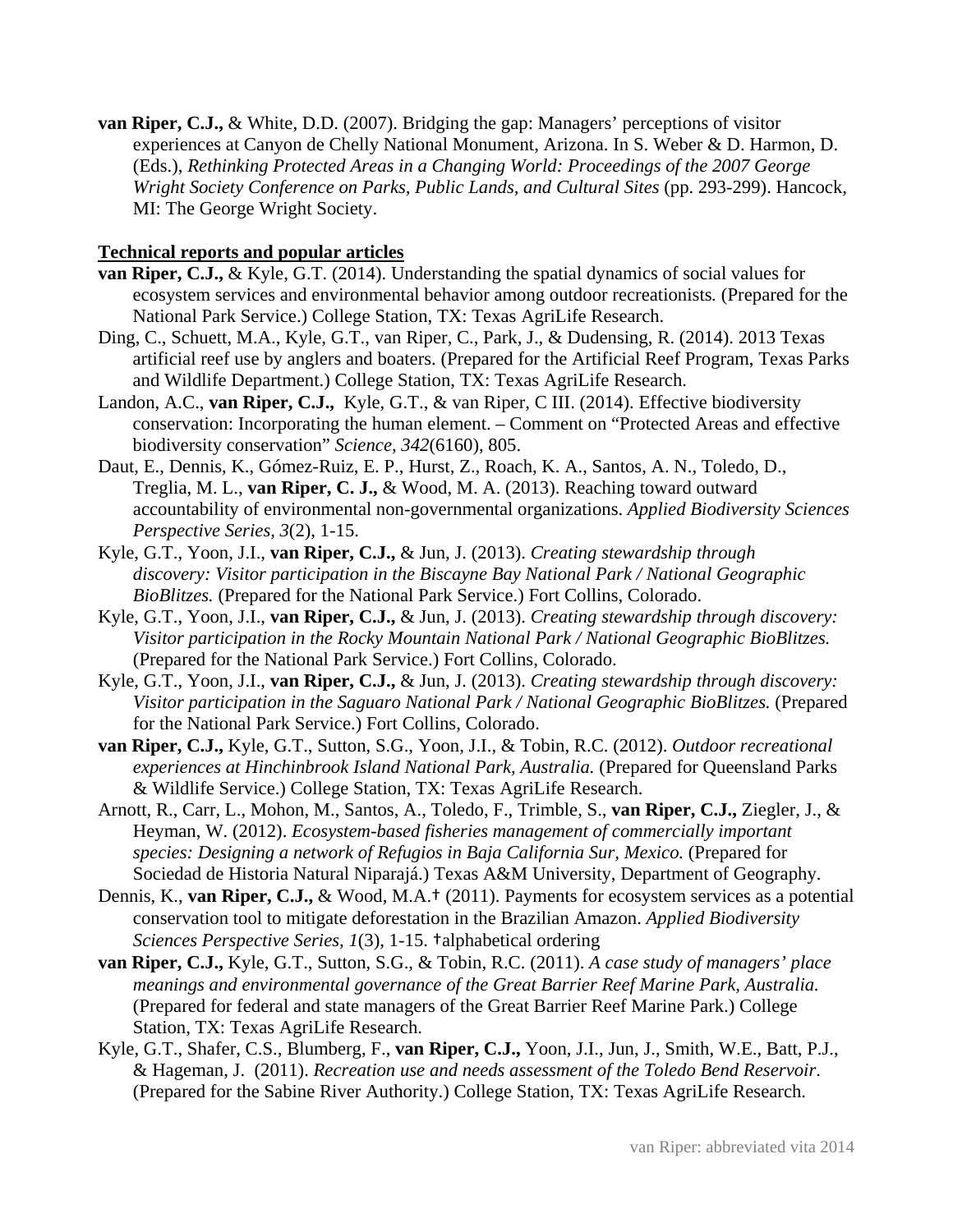- **van Riper, C.J.,** Kyle, G., Yoon, J.I., & Hageman, J. (2011). *Assessing place meanings and management decision-making at Aransas National Wildlife Refuge Complex.* (Prepared for the U.S. Fish and Wildlife Service.) College Station, TX: Texas AgriLife Research.
- **van Riper, C.J.** (2009). Cascading in the High Peaks: Surveying recreation in the Northern Forest. *Adirondack Peeks, 36*(2), 2p.
- **van Riper, C.J.,** & Holladay, P.J. (2009). Student Affairs Committee (SAC) activities. *Keeping in touch: A newsletter for members of the International Association for Society and Natural Resources, 8*(1), 1.
- Manning, R., Valliere, W., **van Riper, C.J.,** & Anderson, L. (2008). *Research to support visitor management at Alcatraz Island: A replication and extension.* (Prepared for the National Park Service.) Burlington, VT: University of Vermont.
- **van Riper, C.,** & Goonan, K. (2008). Focus on Graduate Research. *The Rubenstein School of Environment and Natural Resources News, University of Vermont, 30*(2), 8.
- **van Riper, C.J.,** van Riper, K., Sommer B., Johnson, M., Knight, C., Costello, J., & Milosevic, H. (2007). *A bird field guide to the Rio Salado Renovation Site, Arizona.* Published by Beyond the Sidewalks, with Arizona State University, and Lowell Elementary School.
- White, D.D., Langello, L.*,* Masterson, C.*,* Wodrich, J.A.*,* McKinney, C., & **van Riper, C.J.** (2007).  *Wyoming National Historic Trails visitor survey final technical report.* (Prepared for USDI Bureau of Land Management.) Tempe, AZ: Arizona State University.
- White, D., **van Riper, C.J.,** Wodrich, J., Aquino, J., & McKinney, C. (2007). *Canyon de Chelly National Monument visitor study final technical report.* (Prepared for the National Park Service.) Phoenix, AZ: Arizona State University.
- White, D.D., Virden, R.J., Waskey, T., McKinney, C., Masterson, K., & **van Riper, C.J.** (2007).  *Molalla River Recreation Corridor and Table Rock Wilderness visitor survey final technical report.* (Prepared for the Bureau of Land Management.) Phoenix, AZ: Arizona State University.

## SELECT CONFERENCE PRESENTATIONS

- **van Riper, C.J.,** Kyle, G.T., & Sutton, S.G. (2014). *Understanding the internal processes of behavioral engagement among outdoor recreationists.* Paper presentation at the International Symposium on Society and Resource Management, Hannover, Germany.
- **van Riper, C.J.** (Panel Organizer) McComas, K., Manning, R., & McCarter, J. (2013). *Using research into the human dimensions of natural resource management to enhance scienceinformed decisions.* Panel discussion at the George Wright Society Conference, Denver, CO.
- **van Riper, C.J.** (Panel Organizer), Williams, D., Loomis, J. & Chan, K.M.A. (2013). *Capturing the multiple values of parks, protected areas and cultural sites.* Panel discussion at the George Wright Society Conference, Denver, CO.
- **van Riper, C.J.** (Session Chair) Kyle, G.T., Sutton, S. G., Peters, T., & Green, D. (2013). *Mapping social values for ecosystem services among outdoor recreationists at Channel Islands National Park.* Paper presentation at the George Wright Society Conference, Denver, CO.
- **van Riper, C.J.** (Panel Organizer), Knudten, C., Browning, M., Rose, N., Reed, S., & Dennis, K. (2013). *Supporting experiential learning in national parks: The 2012 Delaware Water Gap National Recreation Area Park Break Program.* Sharing Circle at the George Wright Society on Parks, Protected Areas & Cultural Sites, Denver, CO.
- **van Riper, C.J.,** Kyle, G.T., Peters, T., Green, D., & Patillo, M. (2012). *Mapping perceived social values for ecosystem services among outdoor recreationists at Channel Islands National Park.*  Paper presentation at the California Islands Symposium, Ventura, California.